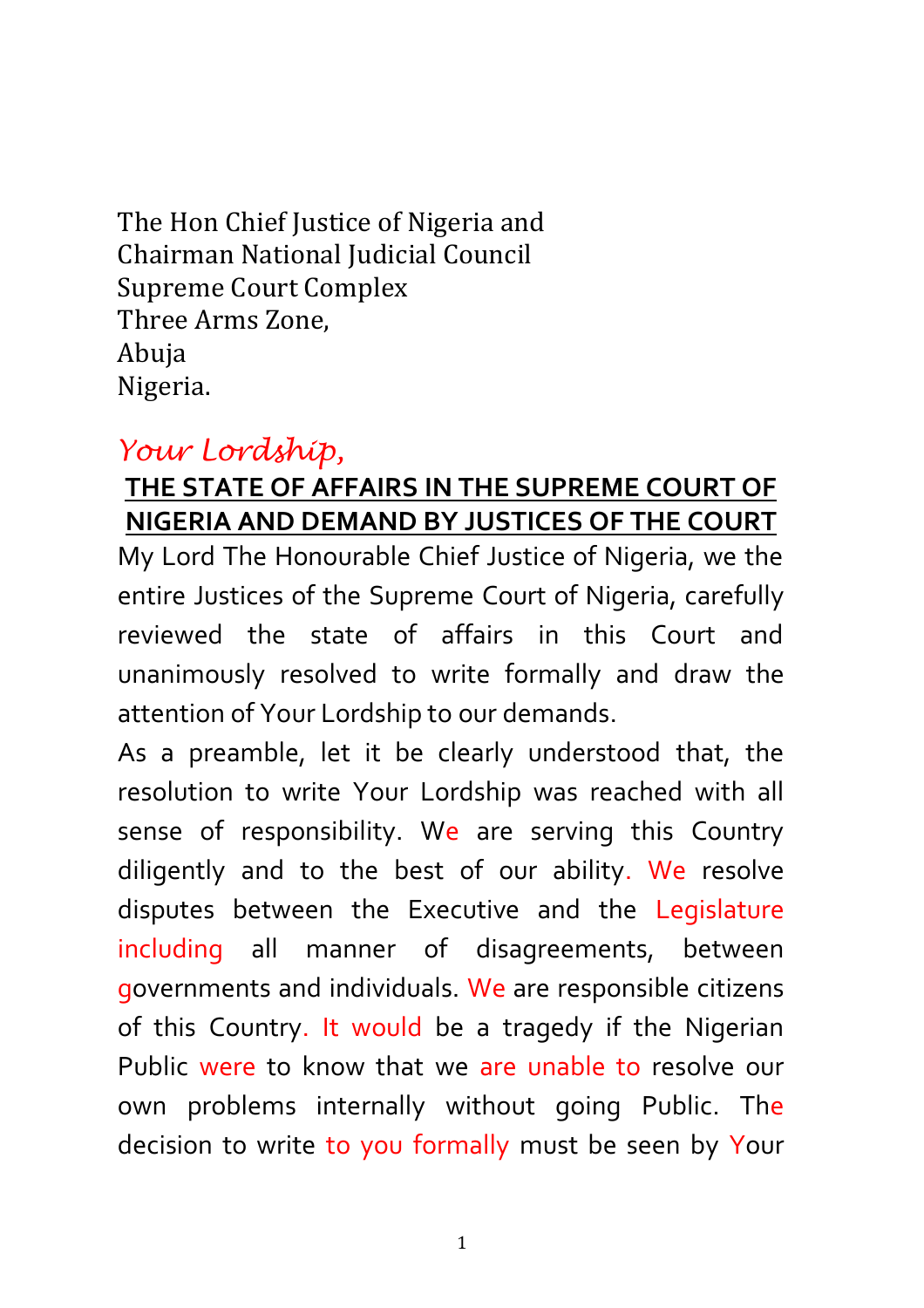Lordship as an effort on our part to preserve the dignity of the Judiciary and the respect accorded to us by Governments and people of Nigeria. God forbid the day that our internal issues become a matter of National discourse. It would be a catastrophe better imagined. Your lordship must therefore act before it is too late.

My lord may recall that you reluctantly called a Justice's meeting on the  $23^{rd}$  day of March 2022 after several persistent requests to hold the meeting. Our new Justices were never introduced formally in a meeting, as has been the practice, from the date of their swearing in on  $6<sup>th</sup>$ November, 2020 until the  $23<sup>rd</sup>$  day of March, 2022 when the recent Justices meeting was held.

Your Lordship may also recall that at the meeting we tabled and discussed our demands on:

- I. Justices accommodation,
- II. Our vehicles,
- III. Electricity tariff,
- IV. Supply of diesel,
- V. Internet services to our residences and chambers,
- VI. Epileptic electricity supply to the Court,

We also raised the issue of the failure of the Honourable Chief Justice to carry the Justices along in managing the affairs of the Court, the deteriorating condition of services generally and the state of the litigations department.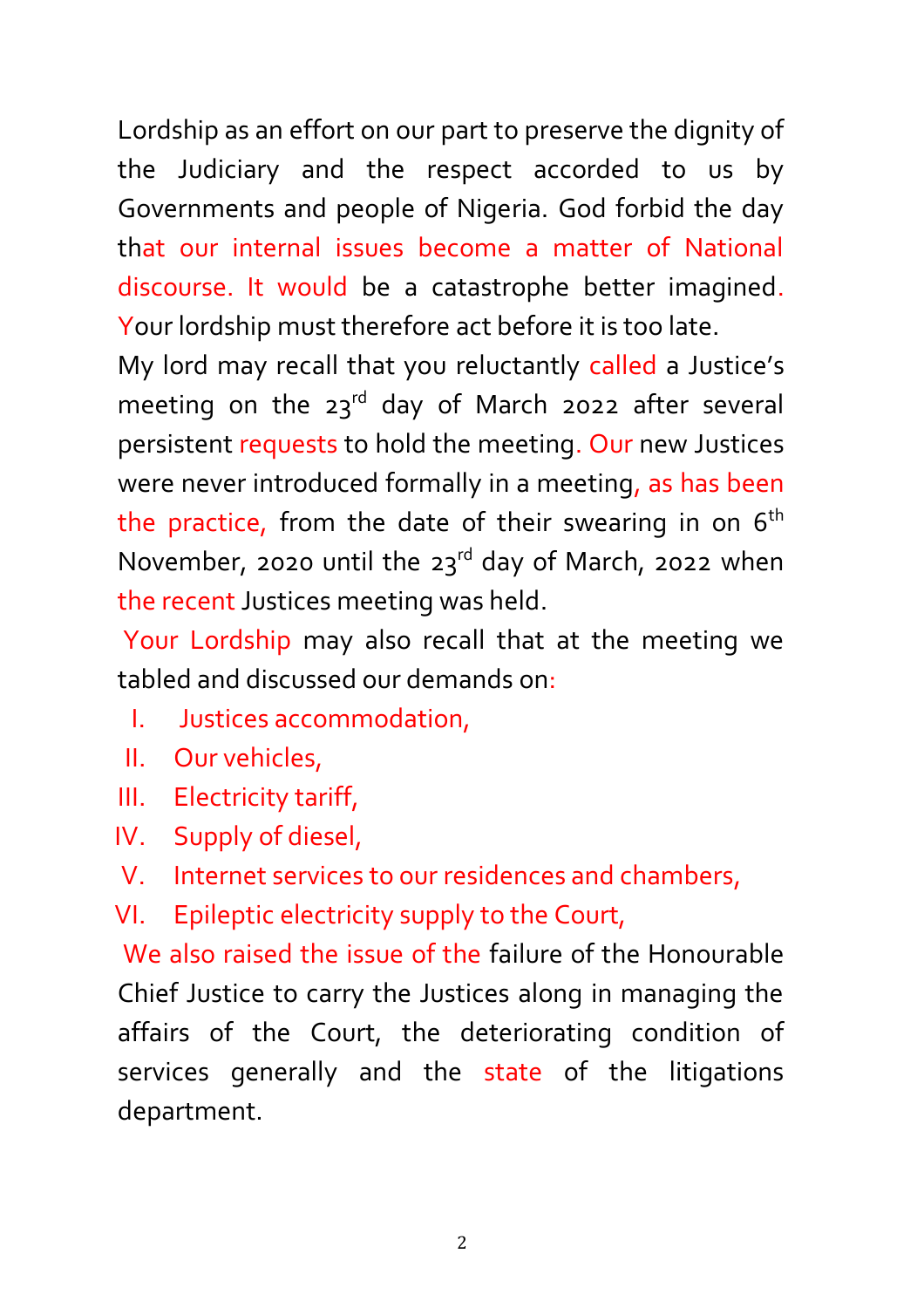At the meeting, Your Lordship agreed that welfare committee be Constituted to compile and forward our demands. On the  $24<sup>th</sup>$  day of March 2022, the welfare committee submitted to Your Lordship request for review of electricity allowance because of the increase in electricity tariff nationwide. The welfare Committee also submitted our request for diesel allowance, because of the epileptic electricity supply, the astronomical hike in the price of diesel and the fact that Justices require electricity to work at home. The Committee also requested for the restoration of our monthly Internet allowance, because we require uninterrupted Internet service in order to have access to materials online to write our judgments. Your Lordship received and ignored these demands since  $24<sup>th</sup>$  March 2022.

At the Justices meeting, we intimated your Lordship that some Justices sworn on the  $6<sup>th</sup>$  day of November 2020 were yet to be accommodated by the Court. Your Lordship promised to take up the issue that day. To date Your Lordship has not taken any step in this direction.

With regard to Justice's vehicles, several are due for replacement, while the new Justices have not received their full complement of vehicles to date. Moreover, some of the vehicles supplied to the Justices are either refurbished or substandard. Your Lordship has not taken steps to address this problem.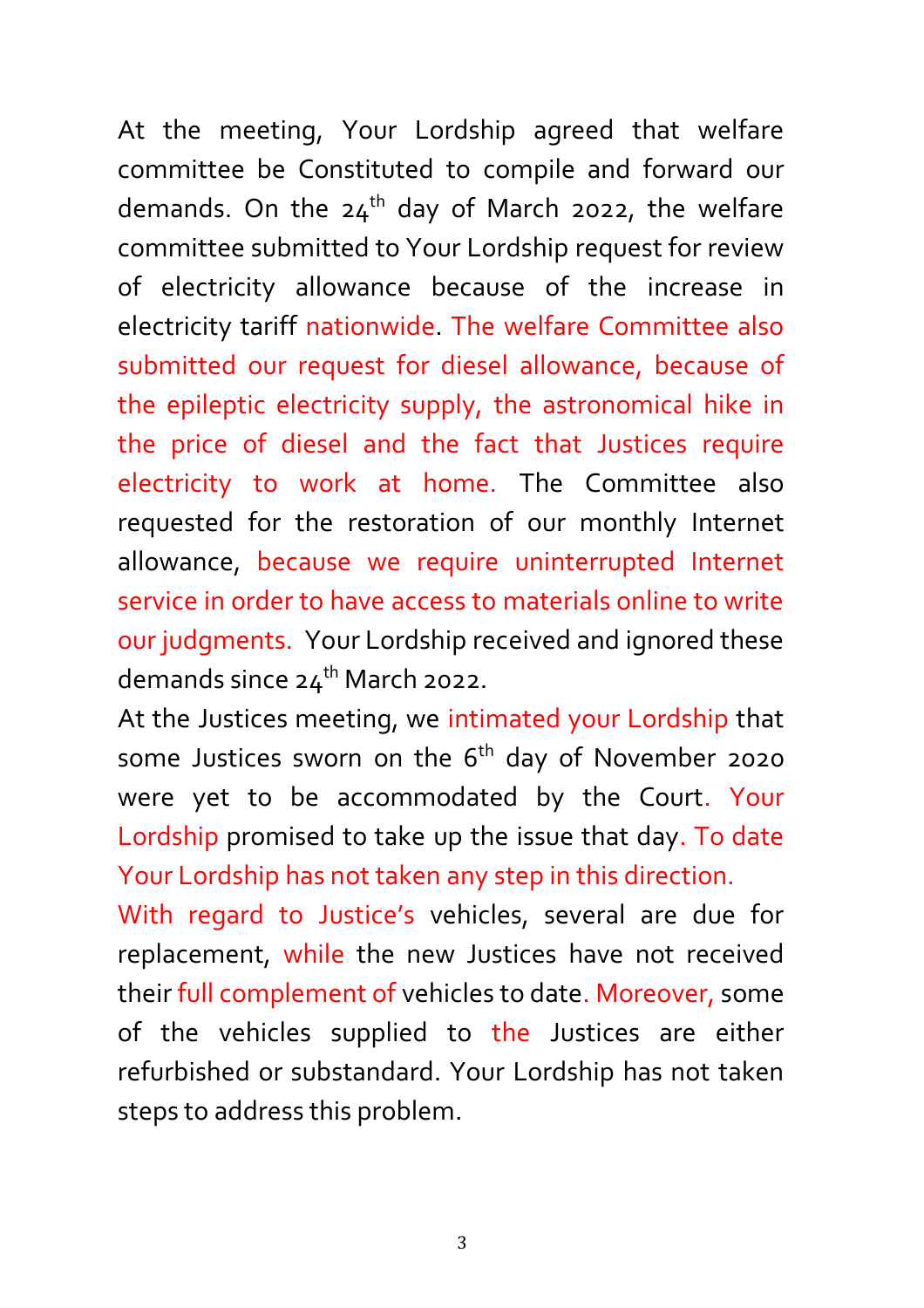At the meeting we also discussed training. In the past Justices were nominated to attend two to three foreign workshops and trainings per annum with an accompanying person for reasons of age. Since Your Lordship's assumption of office Justices only attended, two workshops in Dubai and Zanzibar. They were not accorded the privilege of travelling with accompanying persons as was the practice. Your Lordship totally ignored this demand and yet travelled with your spouse, children and personal staff. We DEMAND to know what has become of our training funds, have they been diverted, or is it a plain denial? Your Lordship may also remember that the National Assembly has increased the budgetary allocation of the Judiciary. We find it strange that in spite of the upward review of our budgetary allocation, the Court cannot cater for our legitimate entitlements. This is unacceptable!

Another issue discussed was the provision of qualified legal assistants. We are aware that even lower Courts provide legal assistants for their Justices and Judges. The Supreme Court, apart from being the highest Court in the land, is a policy Court. We are confronted with various complex legal issues of national significance with the addition of time bound matters coming in between our regular Court sittings. We require qualified legal assistants in order to offer our best. This demand has not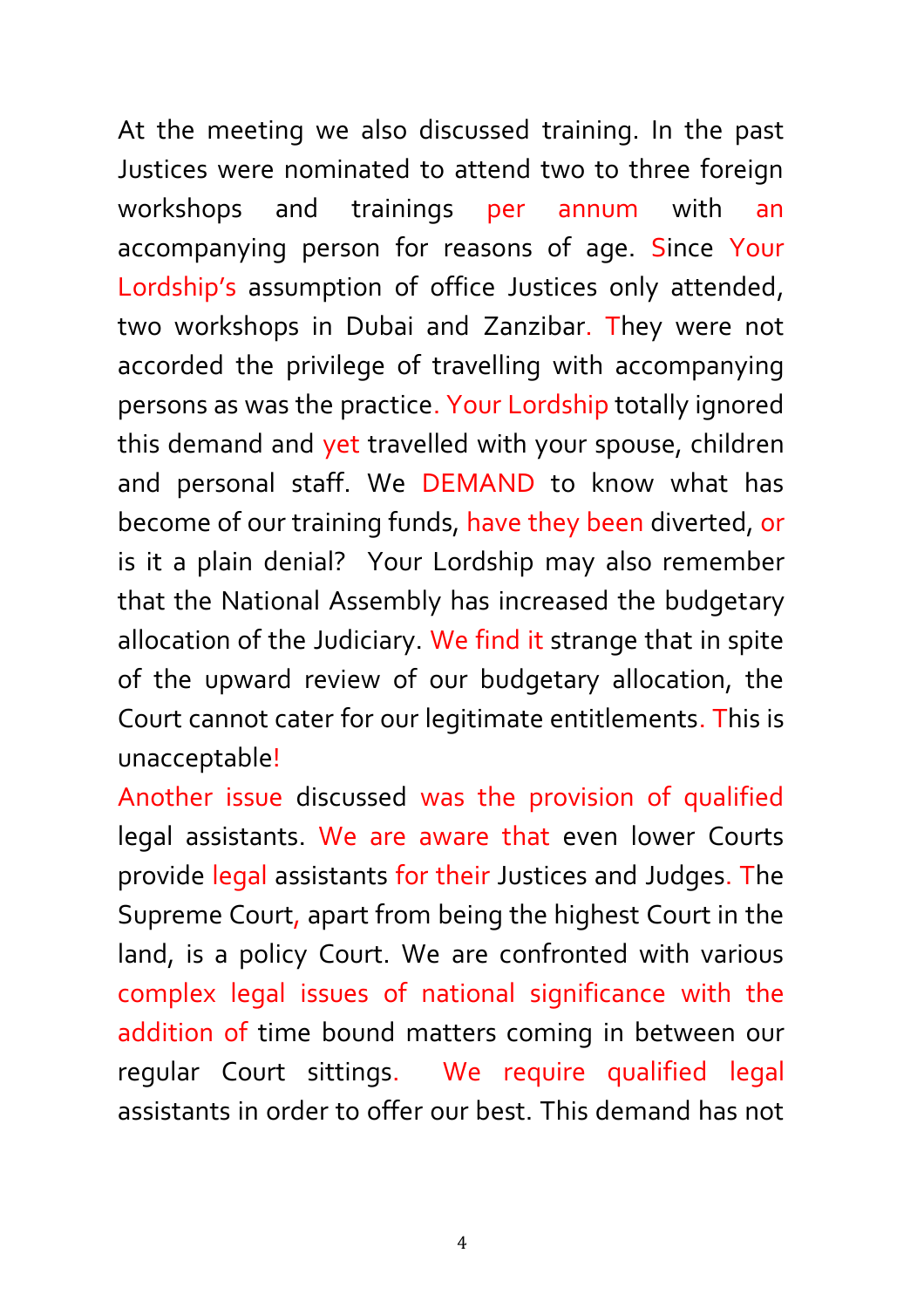been accorded any attention by the Honourable Chief Justice.

The state of health care in the Court has deteriorated; the Supreme Court clinic has become a mere consulting clinic. Drugs are not available to treat minor ailments. There is general lack of concern for Justices who require immediate or emergency medical intervention.

Your Lordship has not addressed the issue of our rules Court. The Rules of Court are the immediate tools employed by Justices to dispense Justice to Court users. Your Lordship has kept the amended Rules of Court for almost three years now, awaiting your signature. We strongly believe the new rules will aid speedy dispensation of Justice.

Recently, the Chief Registrar served Justices with an internal memo, that electricity would be supplied to the Court between the hours of 8am and 4pm daily, for lack of diesel. The implication of this memo is that the Justices must finish their work and close before 4pm. Your Lordship with all due respect, this is the peak of the degeneration of the Court; it is the height of decadence, and clear evidence of the absence of probity and moral rectitude. Your Lordship, this act alone portends imminent danger to the survival of this Court and the Judiciary as an institution, which is gradually drifting to extinction. The Judiciary is an arm of Government. The

5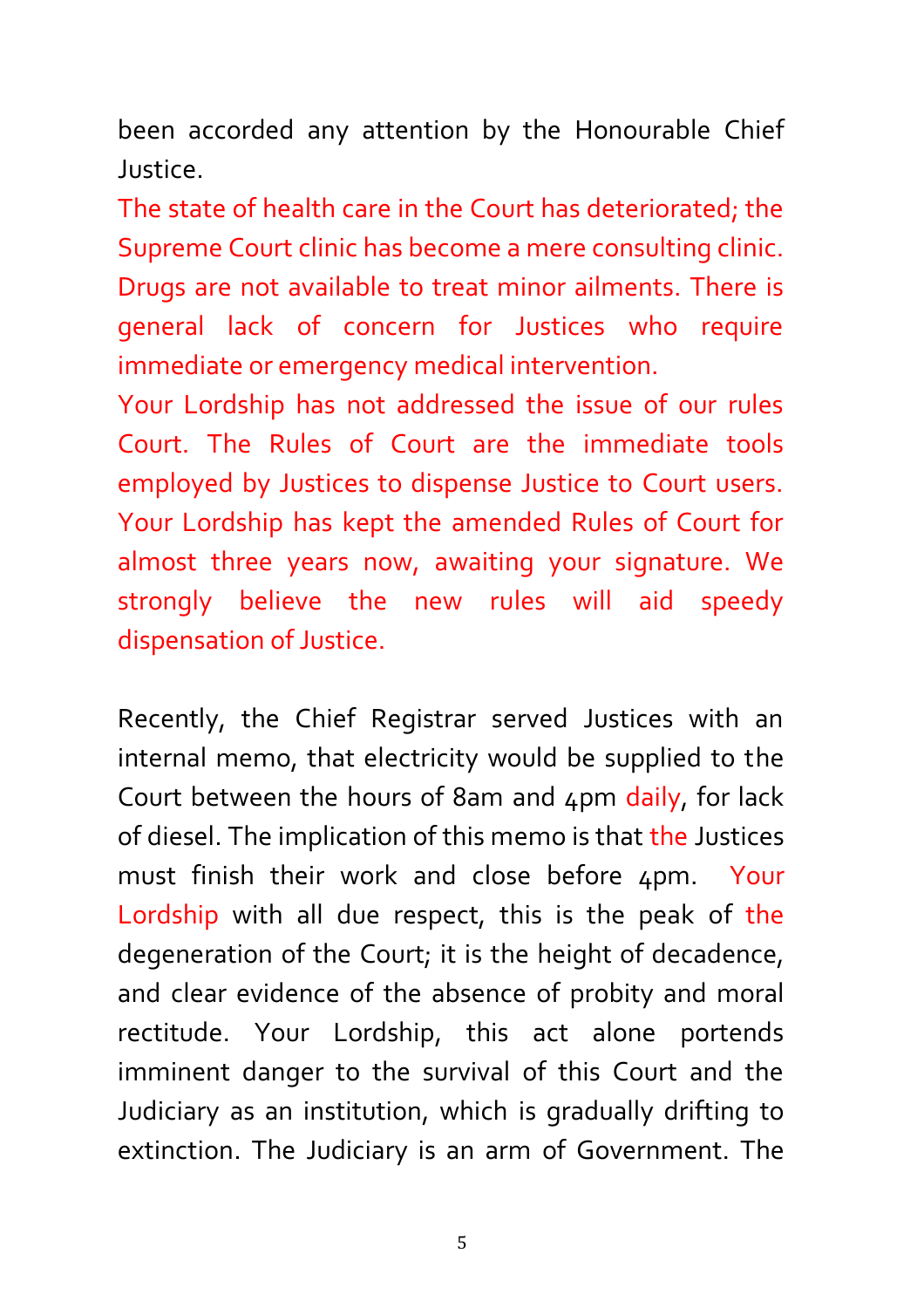Supreme Court of Nigeria, just like the Presidential Villa and the National Assembly, is the seat of the Judiciary as an arm of Government. The implication of the memo is that this arm of Government is potentially shut down. May God never allow that day.

Your Lordship, this is a wake up call. Your Lordship must take full responsibility as our leader. You must not concession your responsibility to people who have no responsibility or stake in preserving and defending the dignity of the Institution. Your Lordship occupies a position of leadership. We will not wait for the total collapse of the institution. We must not abandon our responsibility to call Your lordship to order in the face of these sad developments that threaten our survival as an institution. We have done our utmost best to send a wake up call to Your Lordship. A stich in time saves nine.

Finally, Your Lordship the choice is now yours. It is either you quickly and swiftly take responsibility and address these burning issues or we will be compelled to further steps immediately. May this day never come.

Please accept the assurances of our highest regards.

- 1. Justice Olukayode Ariwoola……………………………
- 2. Justice Musa Dattijo Mohammed……………………
- 3. Justice Kudirat Motonmori O. Kekere-Ekun………